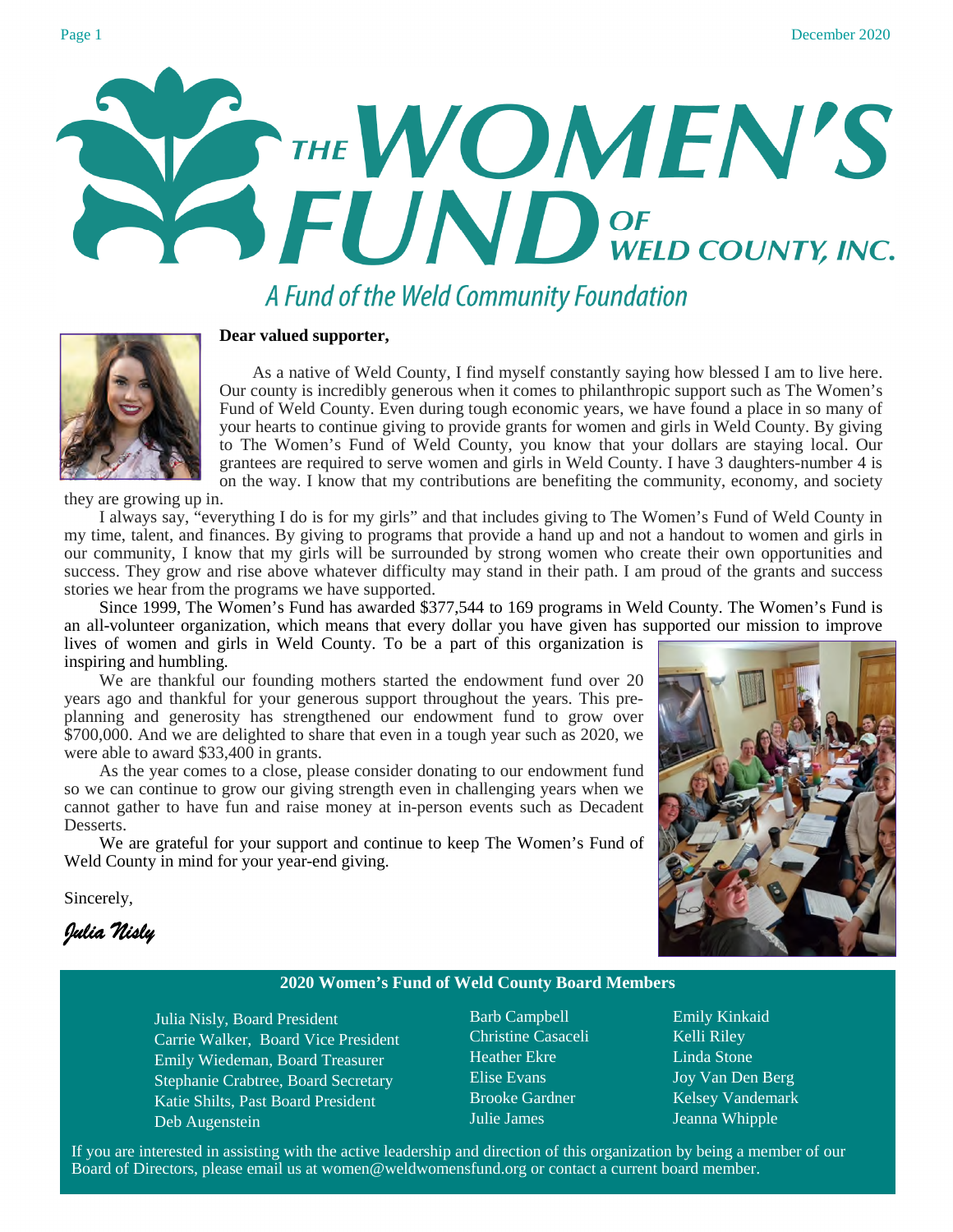## **THANK YOU MISSION DONORS**



## **THANK YOU CORPORATE DONORS**

Ace Hardware of Greeley Allura Medi Spa Bank of Colorado Brock & Company CO Oil & Gas Association Elder Construction FirstTier Bank Front Range Roofing Helfrich & Associates - Allstate Insurance HighPoint Resources Home Team Lending Keller Williams Realty Partners-June Lemmings' Team

Markley Designs NorCo Roofing North Range Behavioral Health Otter Cares Foundation PDC Energy Riley Law Sears Real Estate -Sonja Belfiore Shannon & Sharon Team ShowShine Detail True Safety UCHealth Warm Hugs WM Moore Jewelers

### *Our Amazing Possibility of 3 Donors—Thank you for your commitment*

Shelley Ball-Paddock Trisha Brinton Norma Carter Julie Constance Brooke Gardner

Jennifer Gehrman Kelli Helzer Julie James June Lemmings Dr. Amy Mattox

Robin McIntire Jean Morrell Julia Nisly Patricia Sorbo Chalice Springfield Kristi Thomas Karen Trusler Sally Warde Jeanna and Chris Whipple Anne Zarick

# *Want to Give to Women and Girls in Weld County?*

**CONSIDER US IN YOUR END OF YEAR CONTRIBUTIONS:** If you haven't made the decision to donate to our endowment fund, please consider us in your end of year contributions. Many of you attend Decadent Desserts each year; if you normally attend, please consider donating what you would normally donate in the Spring. Anything helps—even a \$20 donation to the endowment fund can make a huge impact on the lives of women and girls in our community.

**LEGACY GIVING:** If you haven't created a Legacy Giving request in your estate plan, we would be honored to be a charitable gift in your will or requested donation in lieu of flowers. This year we were blessed by Betty Tointon whose family remembered The Women's Fund of Weld County in her final requests. Her friends and family generously donated \$15,125. As many of you remember, Betty was one of our founding mothers and was awarded 2020 Champion for Women prior to her death; her legacy and her generosity will forever be remembered.

**MORE WAYS To** Help

**› Donations of any size or form are important in helping our power to give**

- **› In-kind services assist with our fundraisers**
- **› Volunteer for our Board of Directors**

**› Host a Friend-Raiser**

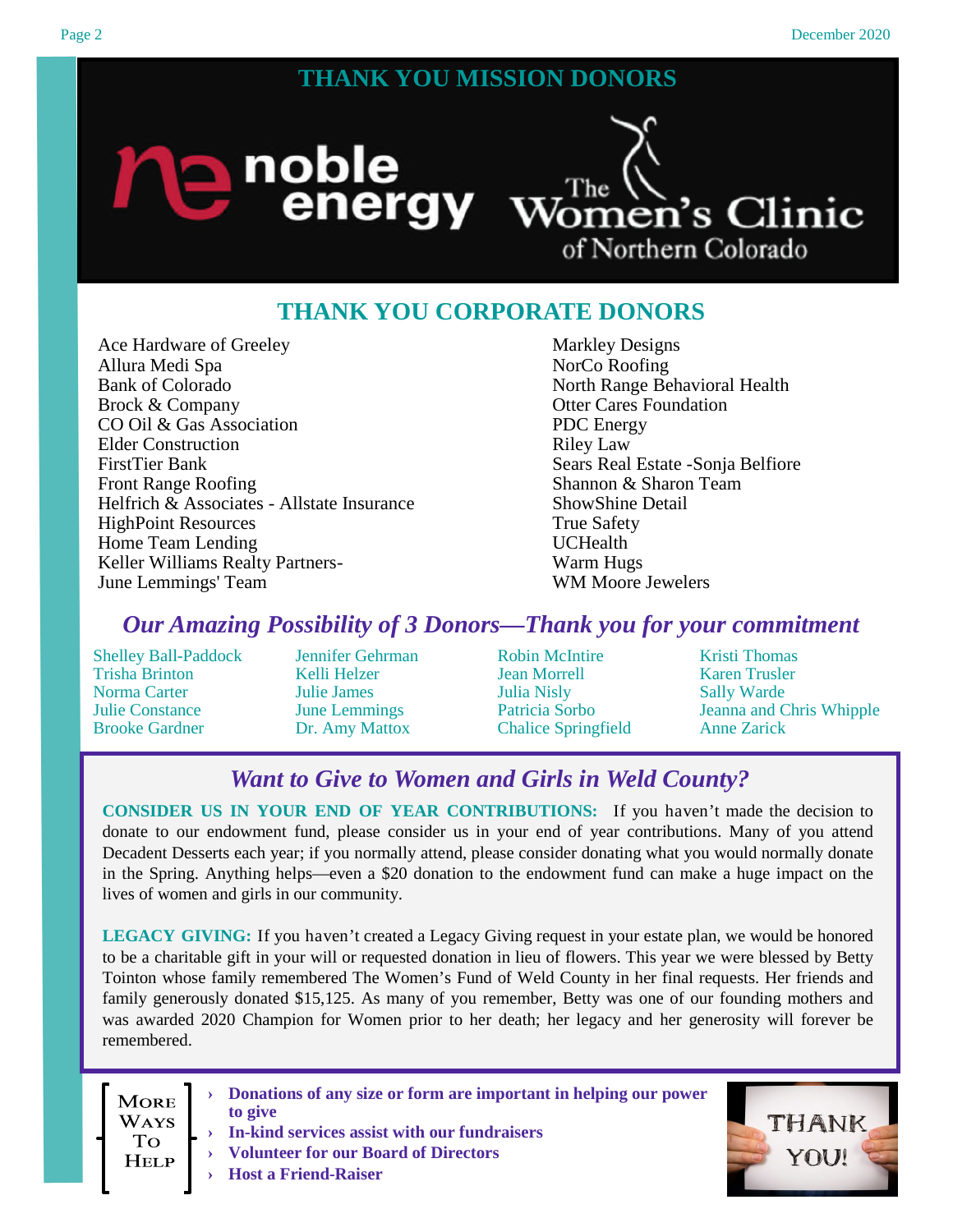# **Your Support Allows The Women's Fund To Award Grants We are proud to announce granting \$33,400 for 2020-2021**

| A Woman's Place                                 | \$2,500 |
|-------------------------------------------------|---------|
| Life Stories Child and Family Advocacy          | \$5,000 |
| <b>Grace Upon Grace</b>                         | \$5,000 |
| Immigrant & Refugee Center of Northern Colorado | \$1,800 |
| Partners for the Weld County Youth              | \$5,000 |
| <b>Soccer Without Borders</b>                   | \$1,600 |
| The Avery Center                                | \$5,000 |
| United Way of Weld County                       | \$5,000 |
| Working on Writing                              | \$2,500 |



## **Would you like to give but not all at one time?**

Support The Women's Fund of Weld County over three years through our Possibility of 3 recurring gift program. Monthly donations are automatically processed for you.

- $\Rightarrow$  Donors committing to at least \$1,000 over a 3-year period (\$27.77/month)
- $\Rightarrow$  Donors committing to give at least \$500 over a 3-year period (\$13.88/month)
- $\Rightarrow$  You can also select your own level of giving
- ⇒ Automated recurring payment options are available through credit card payment

| I would like to contribute \$ per month.<br>How would you like to pay?                                                         | Name:                                                                                                 |
|--------------------------------------------------------------------------------------------------------------------------------|-------------------------------------------------------------------------------------------------------|
| □ My first pledge payment is enclosed                                                                                          | Address:                                                                                              |
| □ Charge my __VISA __MasterCard __Discover __ American Express                                                                 |                                                                                                       |
| <b>ALL INFORMATION IS REQUIRED</b>                                                                                             |                                                                                                       |
|                                                                                                                                |                                                                                                       |
|                                                                                                                                | City:                                                                                                 |
| Email <b>Email</b>                                                                                                             |                                                                                                       |
| $\Box$ I have contributed a one-time gift at weldwomensfund.org                                                                | Phone:                                                                                                |
| $\Box$ I have scheduled a recurring Possibility of 3 gift at<br>weldwomensfund.org                                             | Date:                                                                                                 |
| To contribute by mail, please complete this form and mail to:<br>PO Box 336995, Greeley, CO 80633 Questions? Call 970-304-9970 | $\Box$ Please send additional info<br>about The Women's Fund of Weld<br>County for my estate planning |